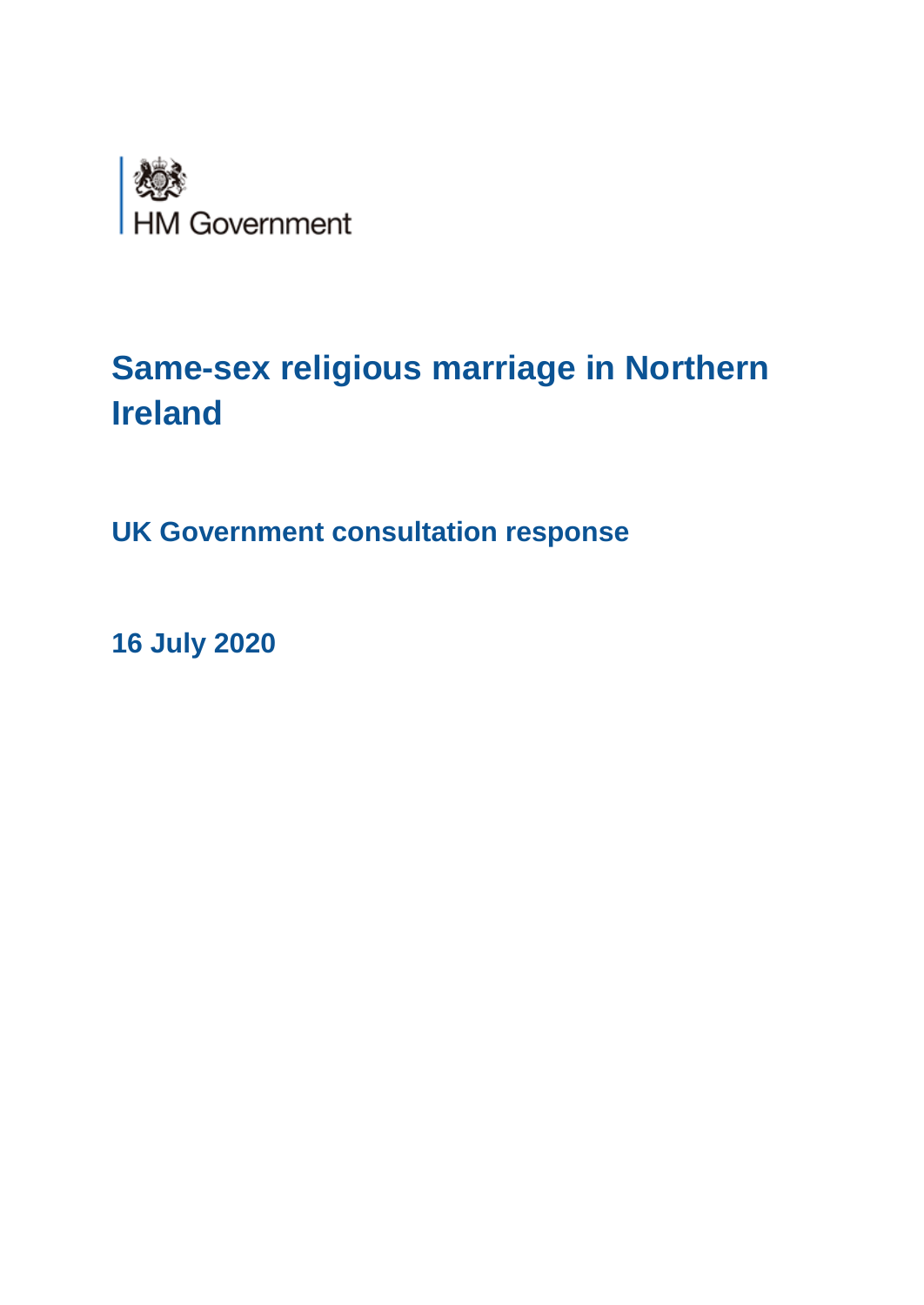# **CONTENTS**

# **Foreword by the Minister of State for Northern Ireland**

# **SECTION ONE: BACKGROUND**

- 1.1 Introduction
- 1.2 Structure of the response

### **SECTION TWO: CONSULTATION FEEDBACK AND NEXT STEPS**

2.1 Overview of consultation feedback

#### **Consultation questions and Government response**

- 3.1 Appointing and removing religious officiants
- 3.2 Governing authority of a religious body
- 3.3 Religious bodies' and individuals' participation in same-sex marriage
- 3.4 Equality law protections
- 3.5 Ministers and chaplains in secular organisations
- 3.6 Practical next steps and arrangements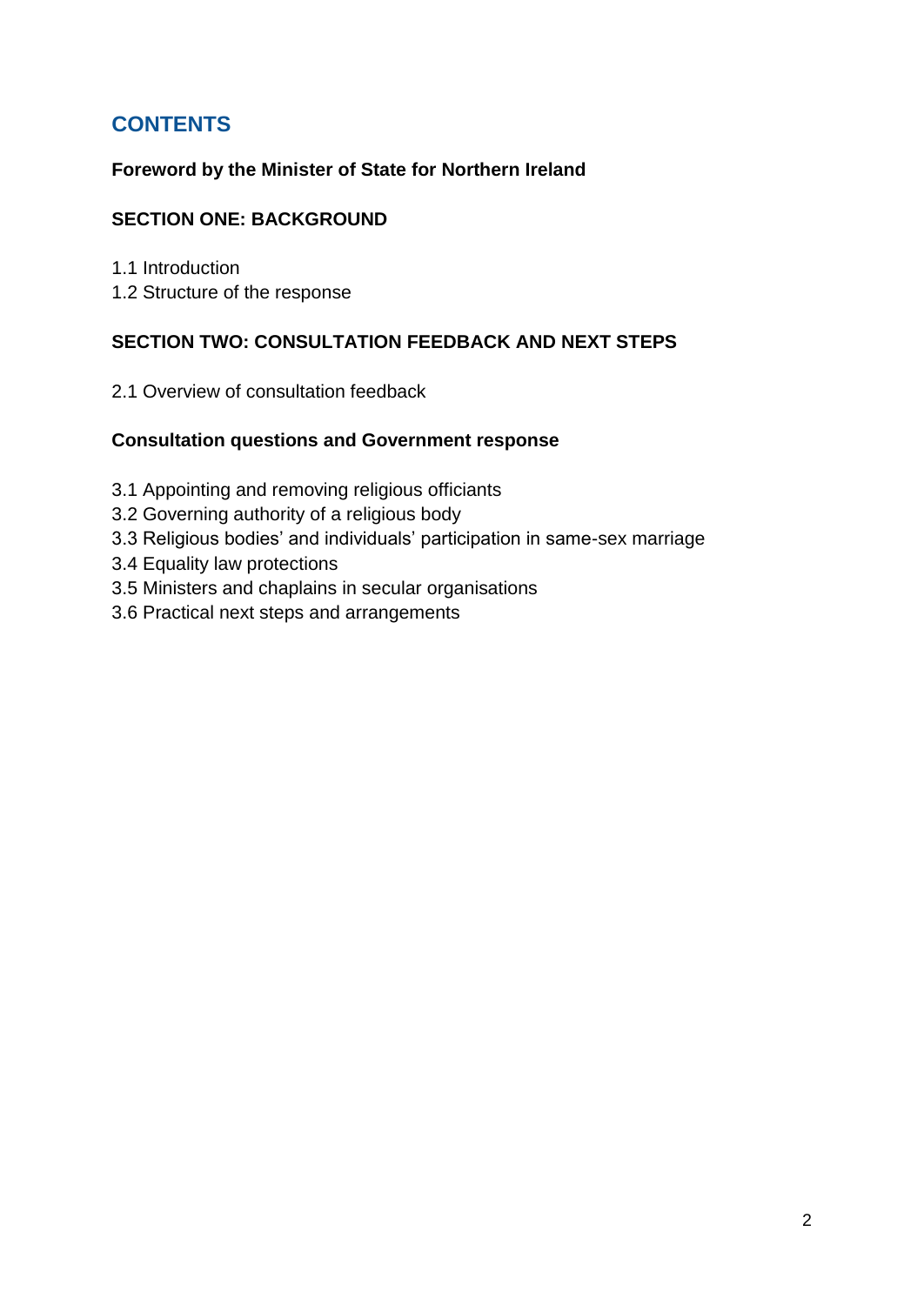# **Foreword by the Minister of State for Northern Ireland**

The Government has been a strong supporter of same-sex marriage in England and Wales from its introduction in 2014 and I am pleased that couples in Northern Ireland have now been able to enter into same-sex civil marriages, following legislation earlier this year.

This follows requirements in the Northern Ireland (Executive Formation etc) Act 2019 (NI EF Act), which received Royal Assent on 24 July 2019. Section 8 of the NI EF Act placed a duty on the UK Government to change the law on same-sex marriage and opposite-sex civil partnerships, if the Northern Ireland Executive was not restored by 21 October 2019. As this date passed without an Executive being established, the Government was required to fulfil its obligations under section 8 of the NI EF Act.

On 13 January 2020, the Marriage (Same-sex Couples) and Civil Partnership (Opposite-sex Couples) (Northern Ireland) Regulations 2019 came into force in Northern Ireland, extending eligibility to same-sex couples to form civil marriages and allowing opposite-sex couples to enter into a civil partnership.

Following the restoration of the Executive and Assembly in Northern Ireland, the Government has been clear that we had remaining duties on two related issues that we wished to first consult on - same-sex religious marriage and conversion entitlements – before making regulations on these two issues, consistent with the section 8 NIEF Act statutory duty, before the end of 2020.

On 20 January 2020, we launched a public consultation on same-sex religious marriage and associated protections that ran for five weeks until 23 February 2020. The consultation document set out our proposals for religious organisations, officiants, and others who wish to participate in same-sex religious marriage in Northern Ireland to do so, and the appropriate protections for those who do not wish to participate in same-sex religious marriages.

The proposals were intended to match, as far as possible, the law and related protections in place in the rest of the United Kingdom, and consulting on these proposals has helped us to better understand the particular needs and concerns of the people of Northern Ireland.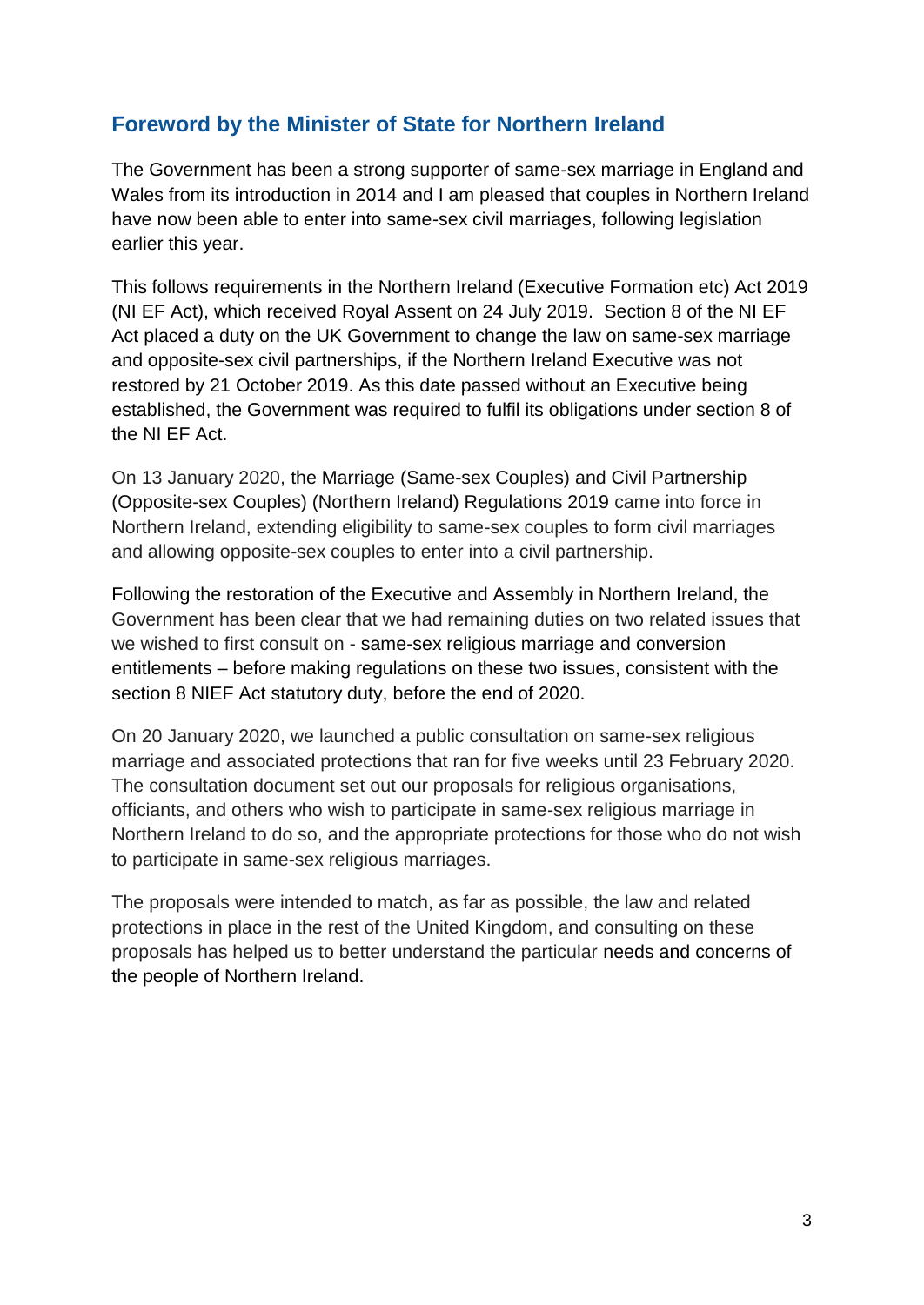This Government response to the consultation sets out the consultation feedback on each of the questions relating to our proposed policy, and the Government's position, which we will implement in The Marriage and Civil Partnership (Northern Ireland) Regulations 2020 (the Regulations), which have been laid in Parliament and come into force on 1 September 2020. Those Regulations will allow the first same-sex religious marriages to take place in Northern Ireland from 29 September 2020 after couples give notice, and will provide protections for those religious bodies and officiants who choose not to opt in.

The Government appreciates the range of views expressed in the consultation responses received and we are extremely thankful to all individuals and organisations who took the time to respond. These Regulations represent a further part of important reforms that have been delivered for Northern Ireland and I am pleased that the Regulations provide protections and rights in a way which respects the concerns of religious groups and communities raised through the consultation process.

I am committed to ensuring that the obligations under the NIEF Act are fully discharged, and this is another step towards that objective. We will be responding shortly to the public consultation on conversion entitlements and making regulations in due course.

**Robin Walker MP Minister of State for Northern Ireland**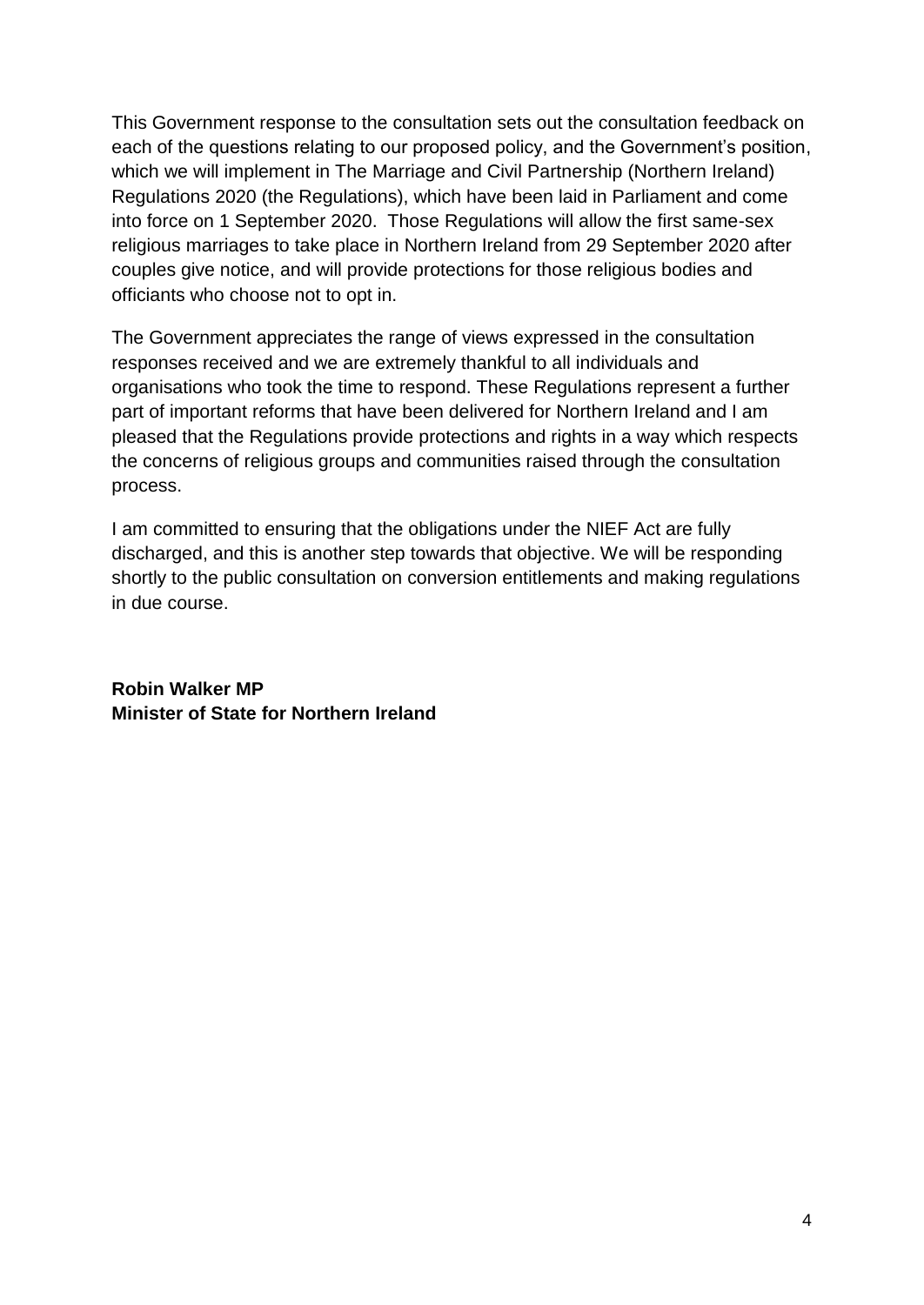# **SECTION ONE: BACKGROUND**

# **1.1 Introduction**

On 20 January 2020, the then Secretary of State for Northern Ireland, the Rt Hon Julian Smith MP, launched a public consultation on measures to provide an opt-in system for religious bodies and for officiants to perform same-sex marriages in Northern Ireland. The consultation also proposed protections for religious bodies and for officiants that do not wish to offer same-sex marriages, and protections for others acting on behalf of, or under the auspices of religious bodies who do not wish to participate in same-sex marriages. This was with a view to the Secretary of State legislating on this issue, having earlier exercised his powers, under section 8 of the Northern Ireland (Executive Formation etc) Act 2019, to enable same-sex civil marriage and opposite-sex civil partnerships from 13 January 2020.

The consultation provided an opportunity for anyone with an interest to comment on a proposed scheme for implementing this legislation. The consultation ran for five weeks and closed on 23 February 2020. The Regulations that have resulted from this consultation will provide certainty for those that wish to participate in a same-sex religious marriage ceremony as soon as possible, while providing reassurances that those religious bodies and officiants that do not wish to participate, do not unlawfully discriminate by refusing to conduct same-sex marriages.

We received a total of **4,322** consultation responses: **4,159** from individuals and **163** from organisations. The consultation team made itself available to meet a range of interested groups and parties to discuss the proposals and the issues arising from them.

### **1.2 Structure of the response**

- **Section 1** provides background to the consultation.
- **Section 2** sets out a summary of responses received, question by question, and the Government's intended next steps.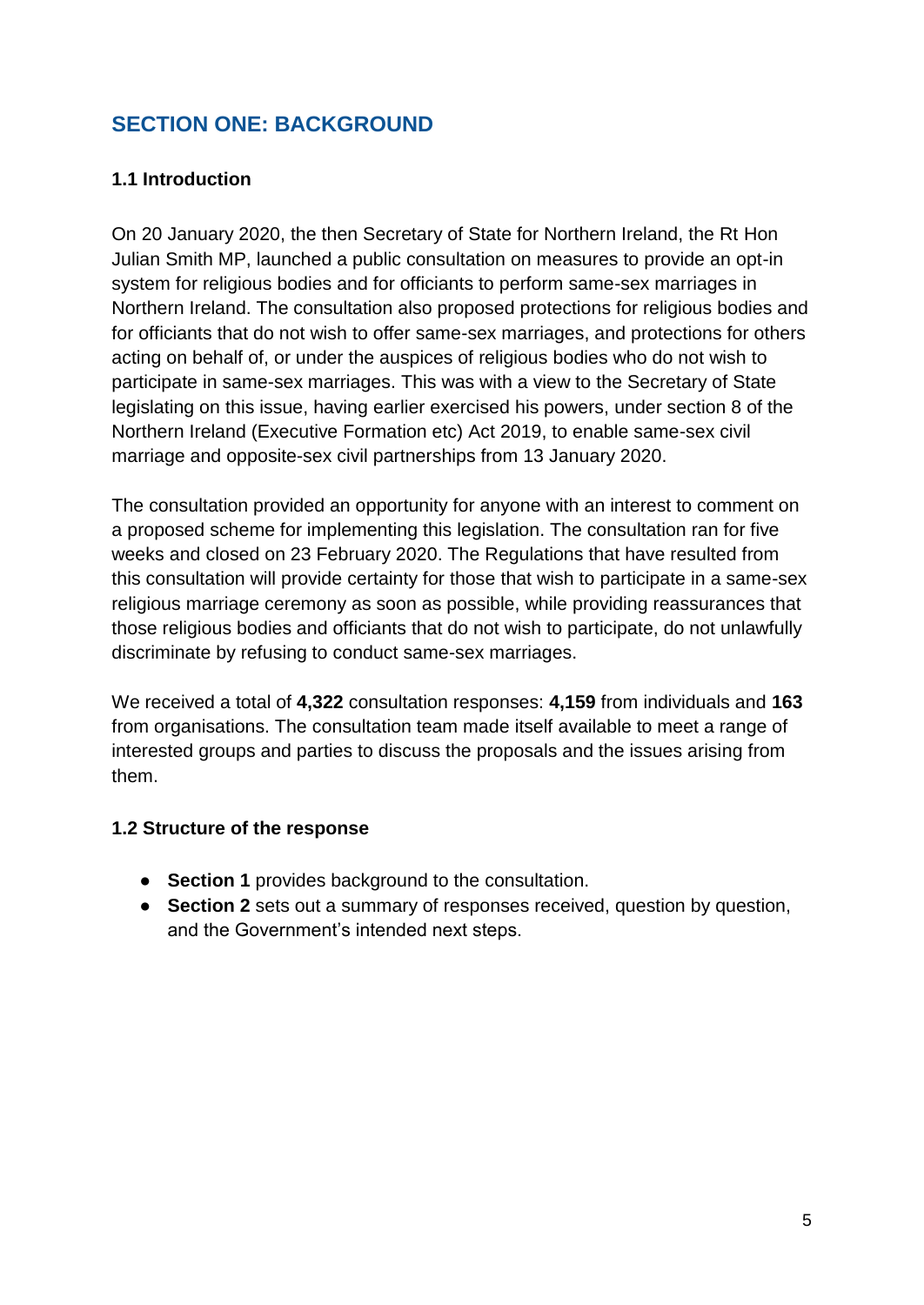# **SECTION TWO: CONSULTATION FEEDBACK AND NEXT STEPS**

#### **2.1 Overview of consultation feedback**

The Government has been clear that we will regulate on this matter, to give certainty to same-sex couples who wish to marry in a religious ceremony and religious bodies that wish to perform same-sex marriages, but equally to protect the rights of those religious bodies that do not wish to solemnise marriages between couples of the same sex in Northern Ireland. Religious organisations in England and Wales, and Scotland, can solemnise same-sex marriages, and these Regulations will bring Northern Ireland in line with the rest of the UK in practice.

It has been our aim to replicate in Northern Ireland, as far as possible, the effect of same-sex marriage law and the religious protections that exist in Great Britain. However, given the different legal regimes that exist in Northern Ireland compared to England and Wales and Scotland, there are some necessary differences to make the law work properly in practice, which means it was not a task of simple replication of the provisions that apply in England and Wales or Scotland.

We have set out where we have made changes to the measures set out in our consultation document, to take account of information received through the consultation process. Otherwise, where respondents agreed with the proposals we consulted on, we intend to proceed as originally described.

There were a number of consultation responses that included comments that, while relevant to the topics of same-sex marriage or consent mechanisms, did not provide relevant answers to the questions posed. These topics are addressed below, rather than as part of the detailed feedback for the numbered consultation questions.

A number of respondents gave feedback throughout the consultation to express their opposition to marriage between two people of the same sex. However, civil marriages between couples of the same sex can already take place in Northern Ireland, as the result of the Marriage (Same-sex Couples) and Civil Partnership (Opposite-sex Couples) (Northern Ireland) Regulations 2019 ("the 2019 Regulations"), which came into force on 13 January 2020. The intention of this consultation was not to amend or repeal those regulations, but to inform regulations for marriages between two people of the same sex solemnised by a religious officiant, and to put in place appropriate protections for religious bodies who do not wish to participate, as set out in Section One.

There were also a number of occasions where respondents referred to the proposed role of governing authorities in giving consent to the solemnisation of same-sex marriages, as government or state interference. The governing authorities to which we referred are not mechanisms of the state, indeed there is no established church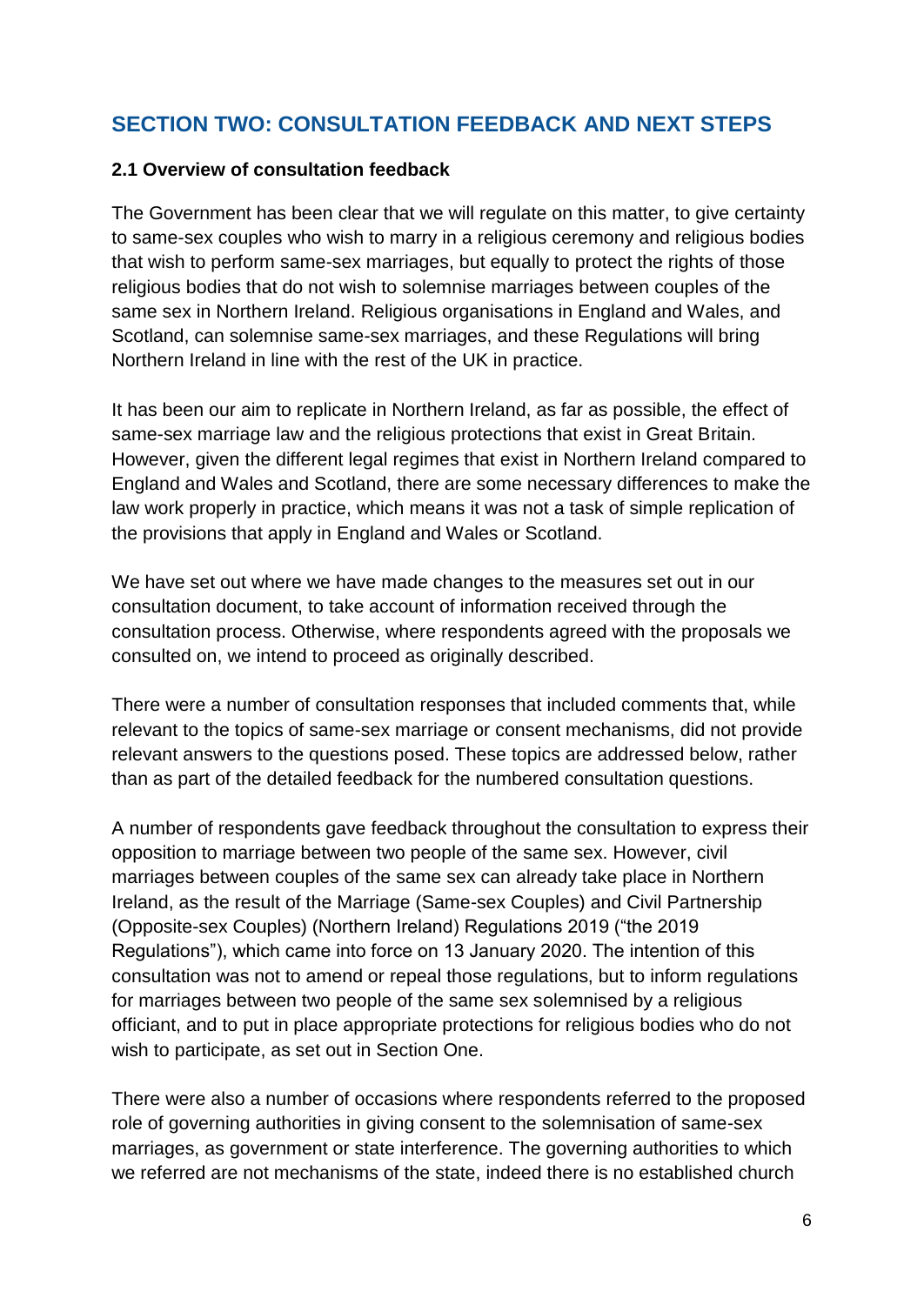in Northern Ireland. We proposed the definition "*the person or persons recognised by the members of the religious body as competent for the purpose of giving consent."* This definition relates to the body, person, or group of persons that hold authority over decisions of this nature within a religious body. By using this definition, the government or state does not interfere with the doctrine or actions of that religious body; the definition ensures that only the religious body itself has determination over the solemnisation of same-sex marriages under its rites and practices.

Finally, there were also many respondents who commented that the proposals as set out in the consultation were, or would be, discriminatory towards same-sex couples under current discrimination law. In particular, comments suggested any difference in treatment from officiants between same-sex and opposite-sex couples would amount to discrimination. The purpose of these proposals was to amend certain equality legislation, as set out in the consultation, and below, in order to build on existing exceptions for religious bodies so that refusal to solemnise same-sex marriages *would not* amount to unlawful discrimination -i.e. that the law would not apply to religious bodies in those circumstances if the reason for the refusal was that the marrying couple was of the same sex. These exceptions are based on the religious protections that exist in England and Wales, and Scotland, that protect religious organisations from having to act in ways that undermine their religious belief or contradict their religious teachings.

The exceptions do not apply to service providers that are not religious organisations (or persons acting on their behalf) as these are bound by non-discrimination provisions in the usual way. Equally, these exceptions do not apply to civil registrars and persons appointed to solemnise civil marriages (including Humanist celebrants), as they perform a secular function. As in the rest of the UK, Local Registration Authorities must provide for same-sex civil marriages without discrimination as they would for opposite-sex couples, just as they must also provide for civil partnerships for both same-sex and opposite-sex couples.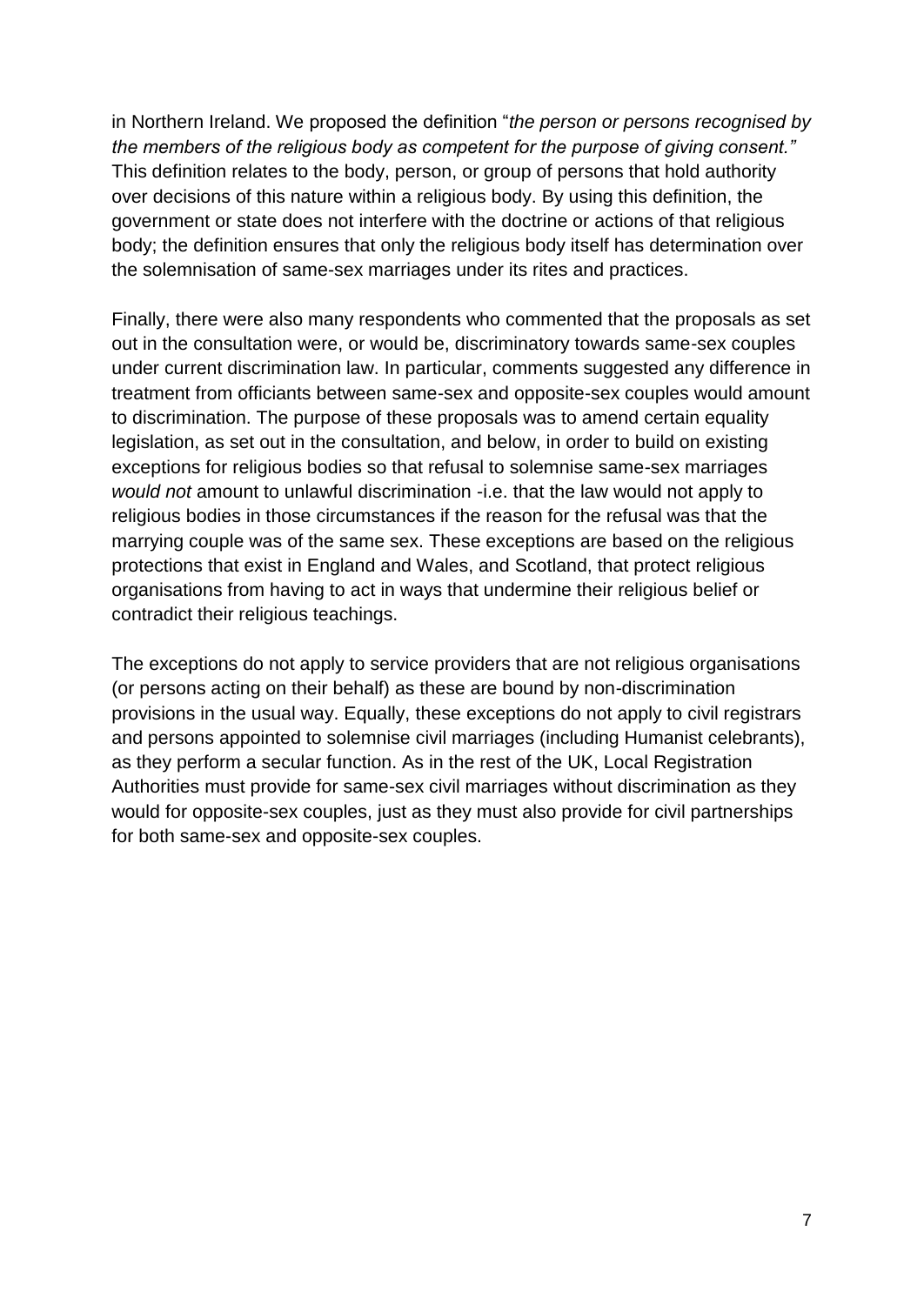# **Consultation questions and Government response**

#### **3.1 Appointing and removing religious officiants**

#### **Consultation proposal**

Questions 1 and 2 of the consultation focused on whether officiants should act in accordance with a consenting authority in their religious body. We proposed that an application for registration or temporary authorisation of an officiant to conduct marriages of same-sex couples could be made only with the written consent to same-sex marriage of the "governing authority" of the religious body of which the officiant is a member, meaning an officiant could not solemnise same-sex marriages on behalf of that religious body if the body did not consent. We also proposed that an officiant could not be compelled to solemnise same-sex marriages, and would not unlawfully discriminate by refusing to do so, even where the religious body they belong to *does* consent to same-sex marriage.

*Question 1: Do you agree that consent of the governing authority should be required before officiants can be appointed to solemnise same-sex religious marriage?*

### **Consultation feedback**

4072 individuals and 157 organisations responded to this question. Of those, **90% of individuals and 99% of organisations agreed with our proposal.** Of those who disagreed, the most frequent reason cited was that officiants should be free to choose for themselves whether to solemnise same-sex marriages rather than require consent. Second was that the requirement for a governing authority to consent to same-sex marriage would discriminate against same-sex couples who wished to marry in their faith. The next most frequent response was opposition on grounds of religious belief that marriage can only be between a man and a woman. Other reasons cited included those who thought governing authorities should not intervene in this matter, that the state should not be involved in this decision-making, that governing authorities would block same-sex marriages, that officiants should be compelled to perform same-sex marriages, or that governing authorities might have a split opinion that would alter their consent.

#### **Government response**

We have specified in the Regulations that an officiant can only be registered, or temporarily authorised, to solemnise same-sex marriages if the Registrar General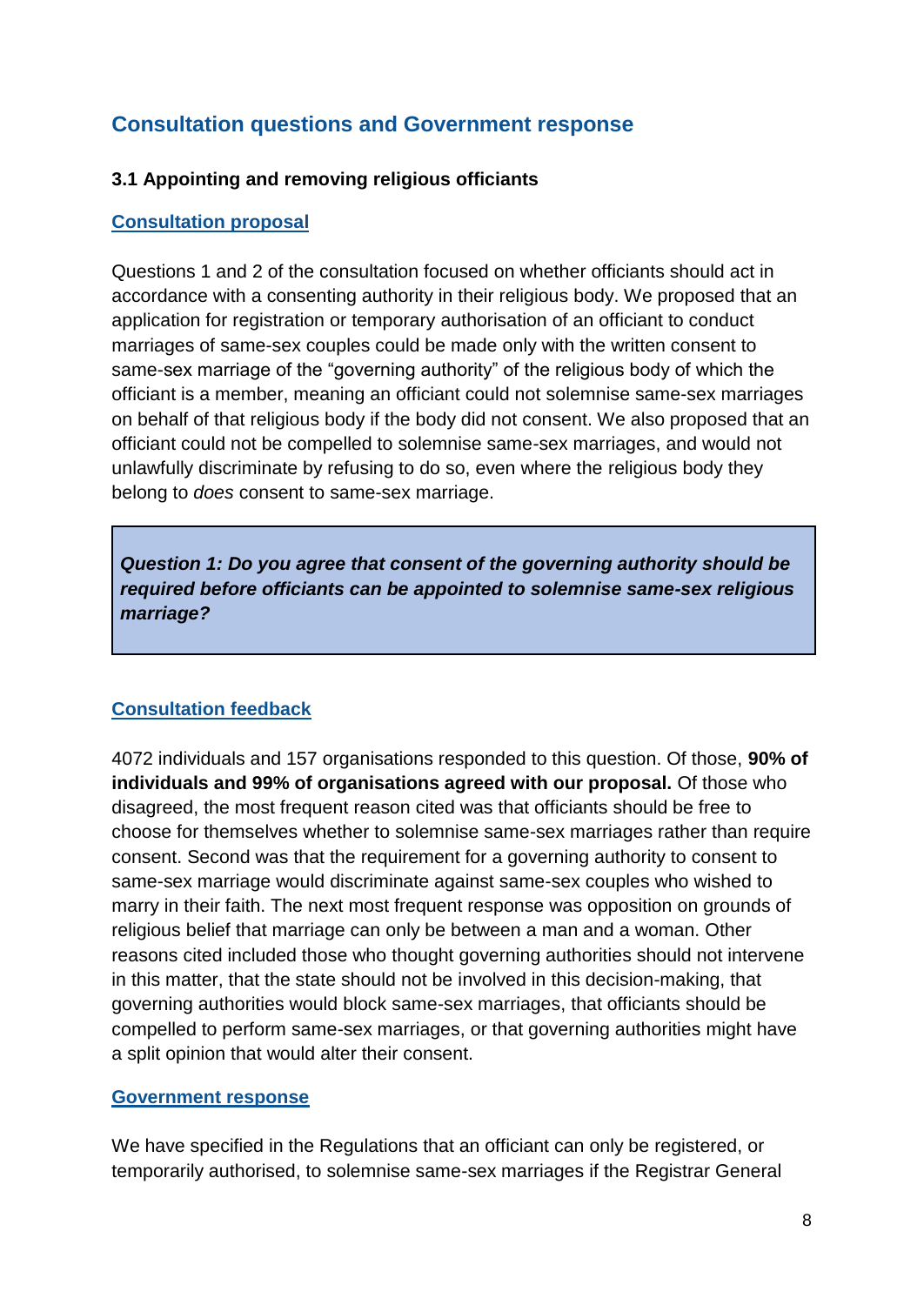has received written notice of the consent of the governing authority of the religious body to which that officiant belongs, and has not received written notice of the withdrawal of that consent. This proposal received overwhelming support in the consultation feedback, and is similar to requirements for governing authority consent in England and Wales (although in England and Wales it is religious premises, rather than officiants, that are registered for the solemnisation of marriages).

*Question 2: Do you agree that officiants should be free to choose whether to solemnise same-sex marriages, even where their religious body chooses to consent to such marriages?*

#### **Consultation feedback**

3982 individuals and 157 organisations responded to this question. Of those, **92% of individuals** (including 76% of the respondents who identified as LGB) **and 94% of organisations agreed with our proposal.** Of those who disagreed, the most frequent reason cited was that officiants should be aligned with their religious body and comply with their position, meaning that those who belong to a religious body that consents to same-sex marriage, should solemnise same-sex marriages. Second was respondents' opposition to officiants participating in same-sex marriage in any form, on grounds of religious belief that marriage is between a man and a woman. The next most frequent response was that the refusal by an officiant amounted to discrimination against same-sex couples who wished to marry in their faith. Some respondents also felt that marrying same-sex couples would constitute part of the employment requirements of an officiant, and therefore refusing to do so would be a refusal to do their job. Other reasons respondents gave included that this was not a matter on which the state should legislate, that it would be confusing or send mixed messages for an officiant not to be aligned with their religious body, or that officiants should always be expected to perform same-sex marriages.

#### **Government response**

The Regulations provide that individual officiants acting on behalf of a religious body that consents to same-sex marriage are free to choose whether to solemnise such marriages and do not unlawfully discriminate on sexual orientation grounds if they refuse to marry a couple of the same sex. This proposal received the support of the vast majority of respondents in the consultation, and adopts the same approach as the law in England and Wales.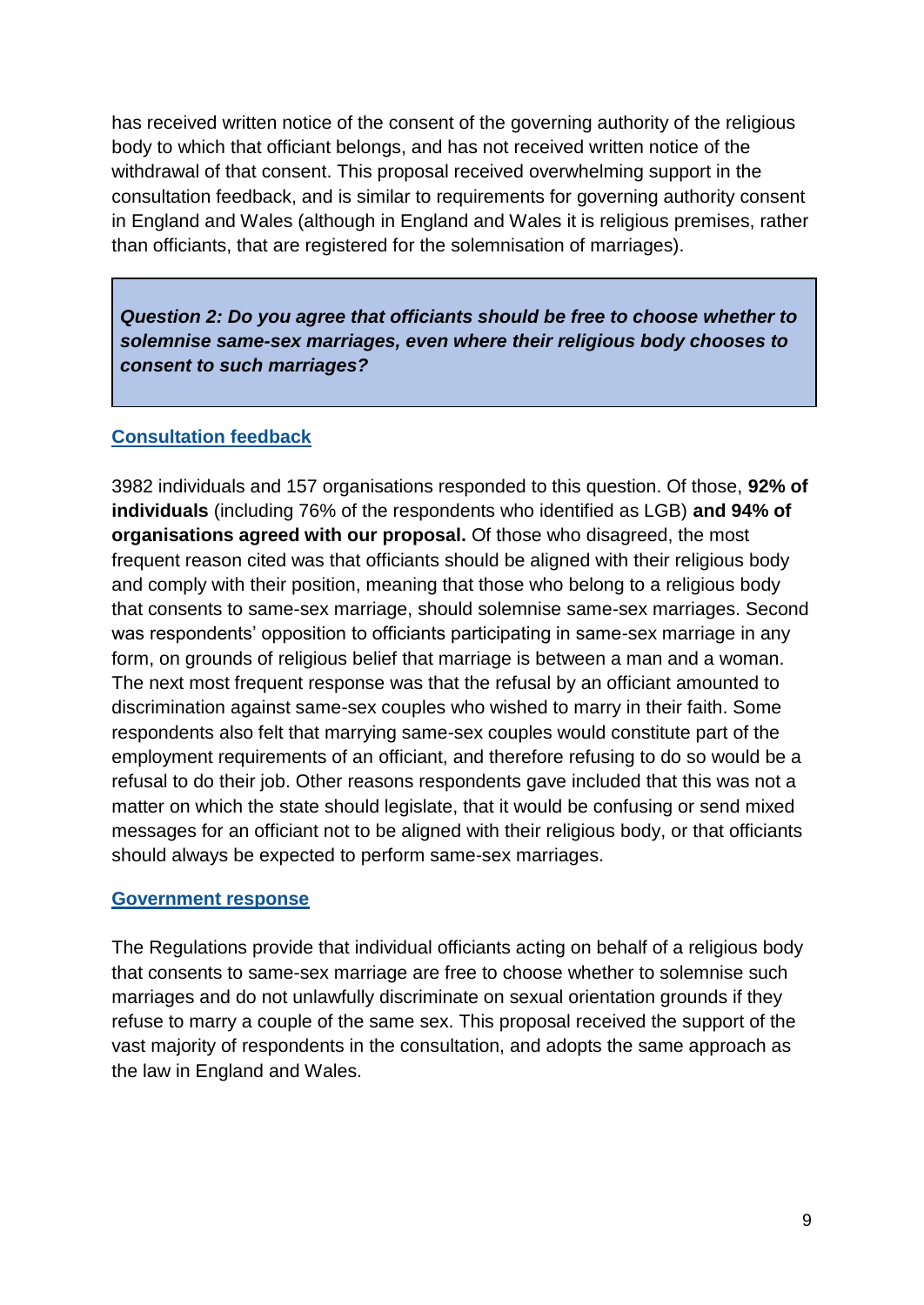## **3.2 Governing authority of a religious body**

#### **Consultation proposal**

Questions 3 and 4 focused on defining a competent authority in a religious body to give consent on behalf of officiants to solemnise same-sex marriages. The idea of a "governing authority" already exists in England and Wales in relation to both marriage and civil partnership. We proposed the following general definition of "governing authority" in Northern Ireland: *"the person or persons recognised by the members of the religious body as competent for the purpose of giving consent."* We also asked whether we should name, in regulations, an identified person or body who *could* provide consent for a particular religious body; naming this person or body would be intended to provide clarity and would not in itself amount to consent to solemnise same-sex marriages for that religious body. Where no governing authority is listed in the regulations for a particular religious body, it could rely on the general definition. This might be appropriate for smaller bodies, or those without a hierarchical or centralised governing structure.

*Question 3: Do you agree with the proposed general definition of "governing authority", whose consent is required for religious bodies to solemnise samesex religious marriages?*

### **Consultation feedback**

3844 individuals and 155 organisations responded to this question. Of those, **94% of individuals and 97% of organisations agreed with our proposal** (of which at least 63% were religious bodies or religious groups). Of those who disagreed, the most frequently cited response was opposition to same-sex marriage, and that this was not a matter for anyone to legislate on. The second most frequent response was that no consent should be required for a same-sex marriage to take place and that this should be an individual choice for officiants. The third most frequent response stated that these authorities would be biased against same-sex couples.

#### **Government response**

The Regulations set out the general definition of governing authority in regulations as described above. The majority of respondents agreed with our proposal on this issue, which follows the same approach as exists in England and Wales.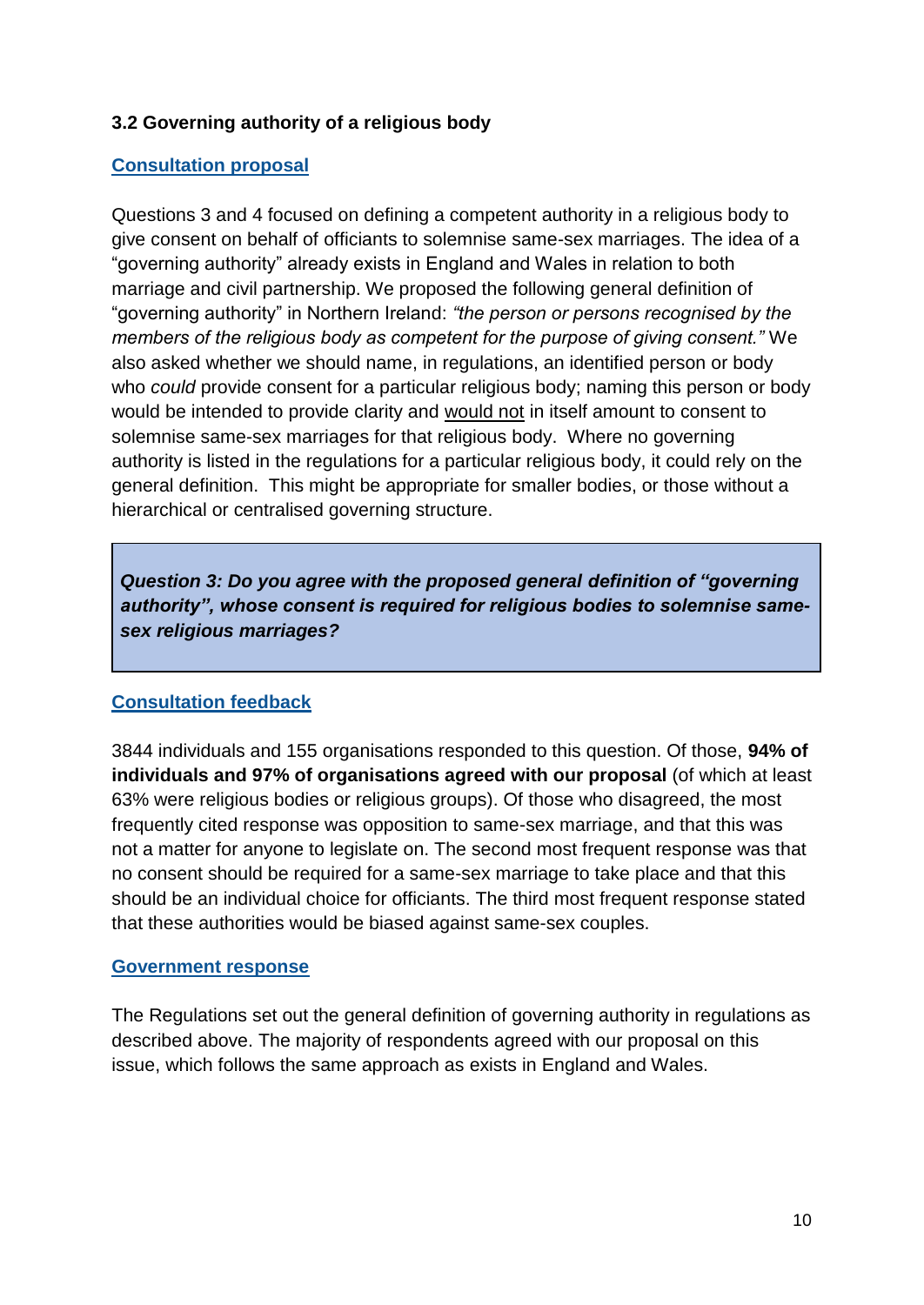*Question 4: Do you agree that the definition of governing authority should also include a person or body (such as a recognised decision-making body) that, on request, is specified in regulations?*

## **Consultation feedback**

3764 individuals and 153 organisations responded to this question. Of those, **93% of individuals and 97% of organisations agreed with our proposal.** Some religious bodies also contacted us separately and asked for their governing authorities to be listed in the regulations. Of those who disagreed, the most frequent response was that consenting to offer same-sex marriage was not a matter for a governing authority. The second most frequent reason cited was opposition to same-sex marriage (which is not within the scope of the consultation). Other responses included that this should not be legislated on, that this discriminated against samesex couples, that this was not a decision for the state, and that this solution was too inflexible or would require frequent changes, or that it was only useful for the larger religious bodies.

#### **Government response**

We have included in the Regulations the names of relevant decision-making bodies that four religious bodies asked to have listed as their governing authority. There will be opportunities to add to this list. Where no governing authority is listed for a particular religious body, that body can rely on the general definition of a governing authority in the Regulations. That definition is: *the person recognised by the members of the religious body as competent for the purpose of giving consent.*

This approach was supported by the vast majority of respondents, no religious bodies raised specific concerns about this approach, and it is consistent with how this aspect of the law in relation to same-sex religious marriage operates in England and Wales.

### **3.3 Religious bodies' and individuals' participation in same-sex marriage**

### **Consultation proposal**

England and Wales and Scotland take different approaches to protecting religious bodies and officiants from being obliged to carry out same-sex marriages. Questions 5 and 6 focused on the approach we propose in Northern Ireland.

In England and Wales, a person cannot be compelled by any means (including by the enforcement of a contract or a statutory or other legal requirement) to undertake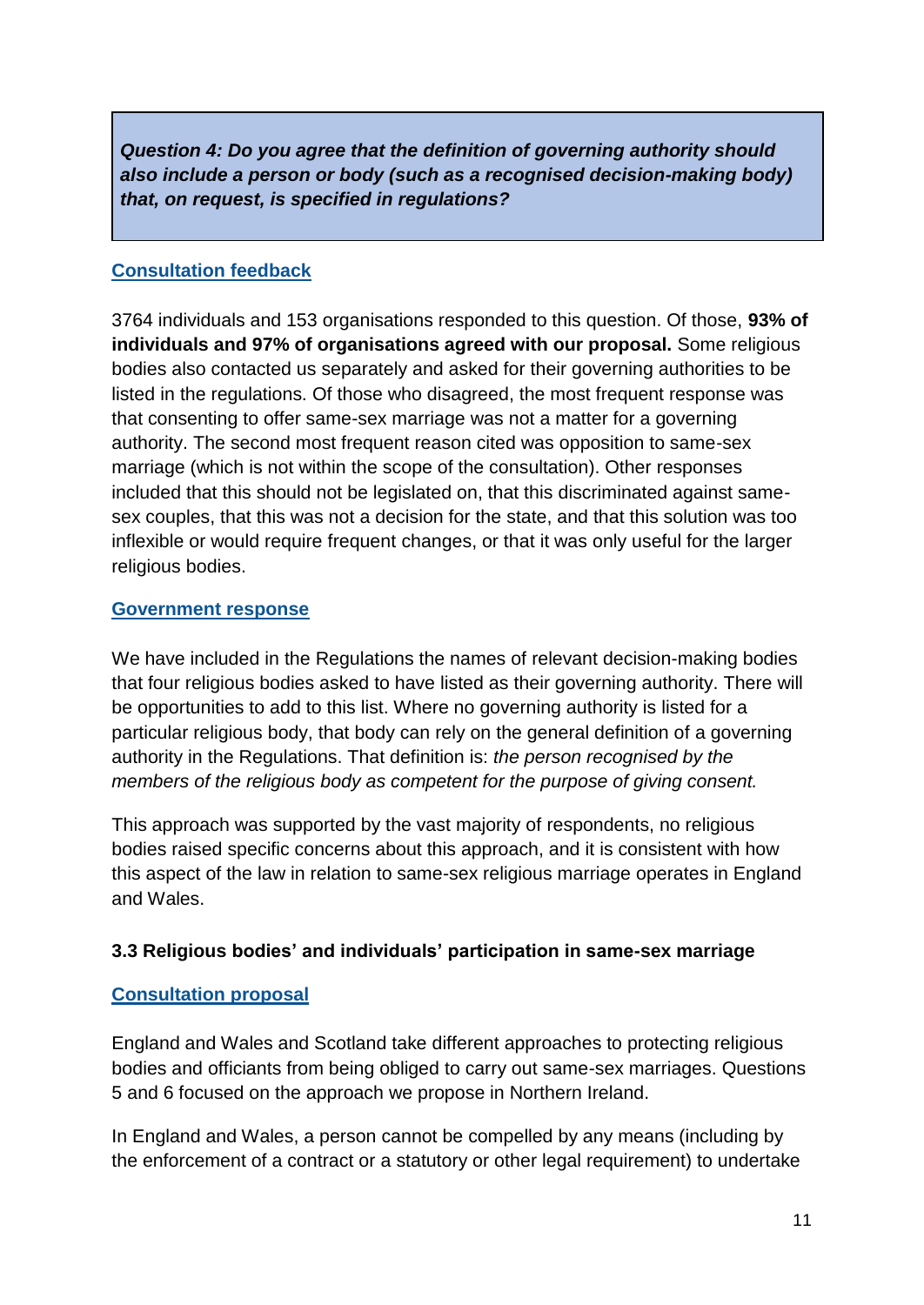specified activities in relation to same-sex marriage. In Scotland, the legislation provides that nothing in the *provisions enabling* religious or belief celebrants to be authorised to solemnise same-sex marriage imposes a duty on any religious or belief body or person to do so, but a religious or belief body in Scotland that has 'opted in' can compel its own celebrants to solemnise same-sex religious marriage.

For Northern Ireland, we proposed to follow the England and Wales approach and include a specific provision in legislation to ensure that religious bodies and persons acting on behalf or under the auspices of a religious body could not be compelled by any means (including by the enforcement of a contract or a statutory or other legal requirement) to undertake specified activities relating to same-sex marriage.

*Question 5: Do you agree that no religious bodies or persons acting on behalf or under the auspices of such bodies should be compelled to undertake specified activities relating to same-sex marriage?*

# **Consultation feedback**

3770 individuals and 156 organisations responded to this question. Of those, **96% of individuals** (including 73% of respondents who identified as LGB) **and 99% of organisations agreed with our proposal.** Of those who did not agree with our proposal, the vast majority felt that this was discriminatory towards LGBT people, or that couples should be treated equally regardless of their sexual orientation. The next most frequent reason cited was that it is a matter of conscience whether a religious officiant should solemnise same-sex marriages, and they should not be compelled by their religious body. Other reasons included that officiants should be aligned with their religious body on consent for same-sex marriage, that there should be no religious protections for religious bodies, and finally opposition to same-sex marriage.

#### **Government response**

The Regulations provide that no religious bodies, or persons acting on behalf or under the auspices of such bodies (including officiants) can be compelled to undertake specified activities relating to same-sex marriage, including by the enforcement of a contract or a statutory or other legal requirement. The vast majority of respondents agreed with the policy proposal on this matter, and it adopts the same approach as the law in England and Wales.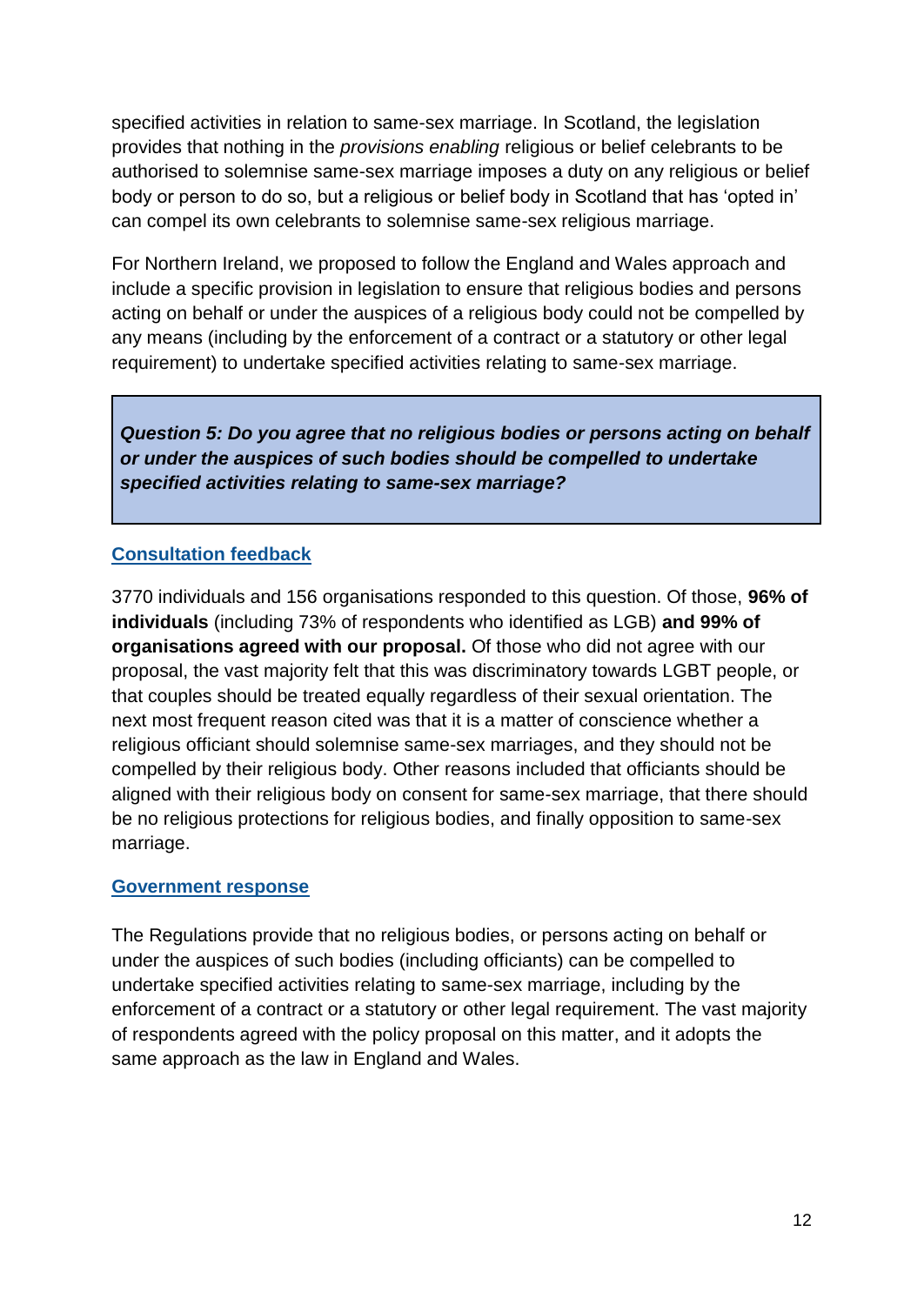*Question 6. Do you agree that religious bodies (including persons acting on their behalf and under their auspices) and officiants should not be compelled to undertake the core functions specified in paragraph 49?*

The core functions that might be undertaken by religious bodies (including persons acting on their behalf and under their auspices) and officiants are as follows:

- It will not be possible to compel **religious bodies** (or persons acting on their behalf or under their auspices) to:
	- apply to the Registrar General for a member to be registered as empowered to solemnise same-sex marriages in Northern Ireland;
	- give consent to same-sex marriage; or
	- provide, arrange, facilitate or participate in, or be present at the solemnisation of a same-sex marriage, or a ceremony or event to mark the formation of a marriage where the reason for the body or person not doing that thing is because the marriage is a marriage of a samesex couple.
- It will not be possible to compel **any person** to:
	- be registered by the Registrar General as empowered to solemnise same-sex religious marriages;
	- apply for a temporary authorisation to solemnise one or more samesex religious marriages.
- It will not be possible to compel **an officiant** to solemnise marriages of samesex couples, where the reason for the officiant not wishing to solemnise the marriage is because it is a marriage of a same-sex couple.

# **Consultation feedback**

3737 individuals and 154 organisations responded to this question. Of those, **97% of individuals and 98% of organisations agreed with our proposal.** Of those who did not agree with our proposal, the vast majority were concerned that this would lead to discrimination against same-sex couples, or believed that officiants should be expected to marry any couple, regardless of their sexual orientation. Other reasons people cited were that officiants should be expected to comply with their religious body, that the protection is too narrow and other roles and businesses should also be exempt, that the description is too wide, or that they were opposed to same-sex marriage.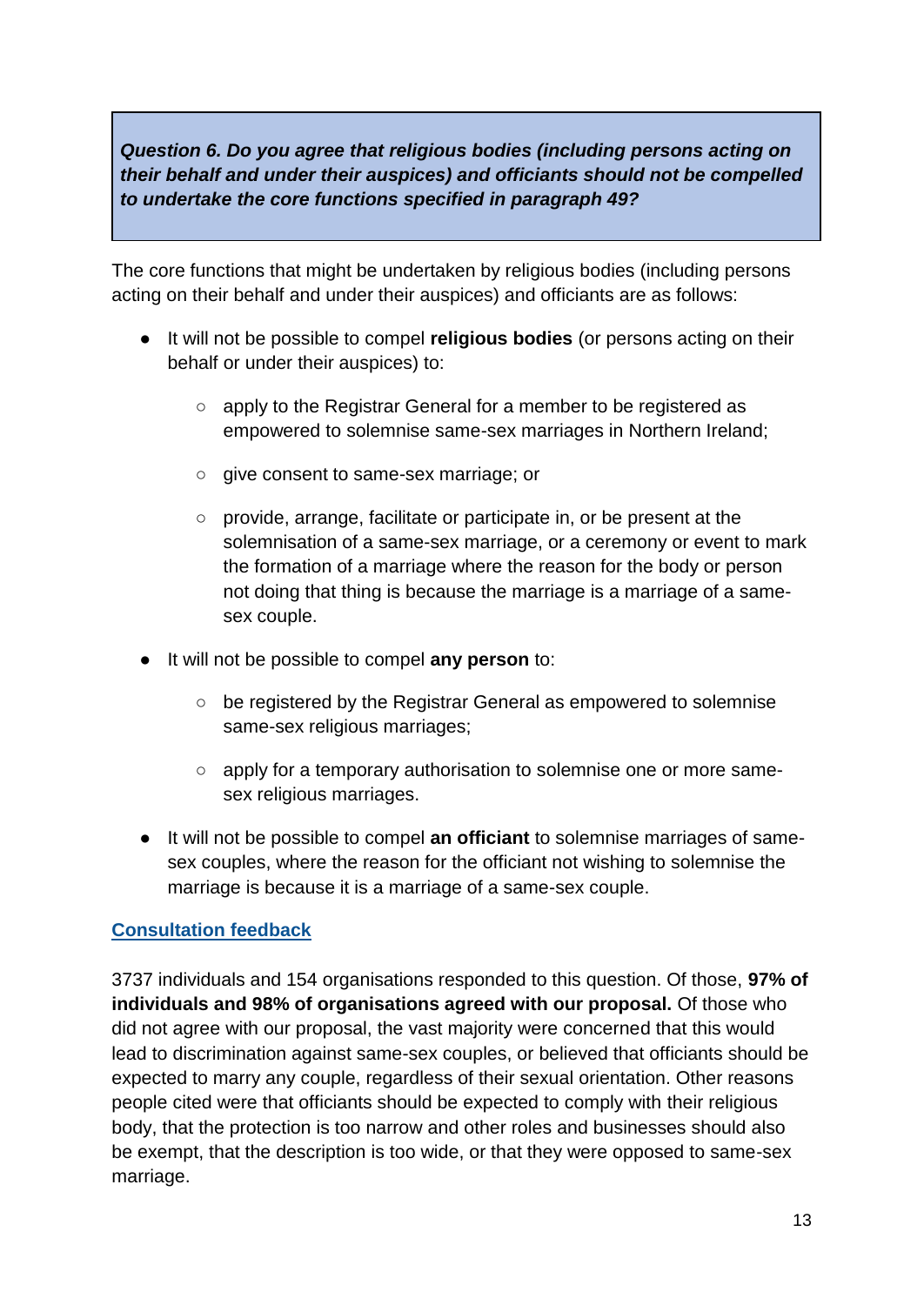## **Government response**

The Regulations specify a number of core functions that religious bodies (including persons acting on their behalf and under their auspices such as officiants) cannot be compelled to undertake. These include all of the core functions set out in the consultation document and repeated above.

We explained in the consultation document that the 'non-compulsion' provision would not apply to service providers that are not religious bodies, such as hoteliers, wedding photographers and florists, and this remains the case.

Following feedback from religious bodies during the consultation period, we have extended the proposals to add protections relating to the use of religious premises. We have made clear in the Regulations that a religious body cannot be compelled to allow religious premises (which includes non-commercial premises like church halls and other buildings owned by (or on behalf of) a religious body) to be used for the solemnisation of same-sex marriages or for ceremonies or events to mark the solemnisation of a same-sex marriage or formation of a civil partnership (whether the civil partnership is between a same-sex or opposite-sex couple).

# **3.4 Equality law protections**

# **Consultation proposal**

Question 7 was about existing equality law in Northern Ireland. We set out which areas of law would not change and why, and proposed amendments to other parts of equality law to protect those who solemnise religious marriages from unlawfully discriminating if they do not solemnise same-sex marriages.

In Northern Ireland, the Fair Employment and Treatment (Northern Ireland) Order 1998 prohibits discrimination in the provision of public services on grounds of religion or belief or political opinion. We did not propose to add new exceptions to this Order because we do not consider that refusing to perform a same-sex marriage, even if motivated by the religious belief of the person refusing, would amount to discrimination on grounds of religion or belief. In this situation, the refusal to perform the marriage is not because of the marrying couple's religion or belief, but because of their sexual orientation.

We proposed to add new exceptions to the Equality Act (Sexual Orientation) Regulations (Northern Ireland) 2006 and the Sex Discrimination (Northern Ireland) Order 1976, which prohibit discrimination on grounds of sexual orientation and sex respectively, in the provision of services to the public in Northern Ireland. The proposed effect of the new exceptions would be that, when providing a service to the public: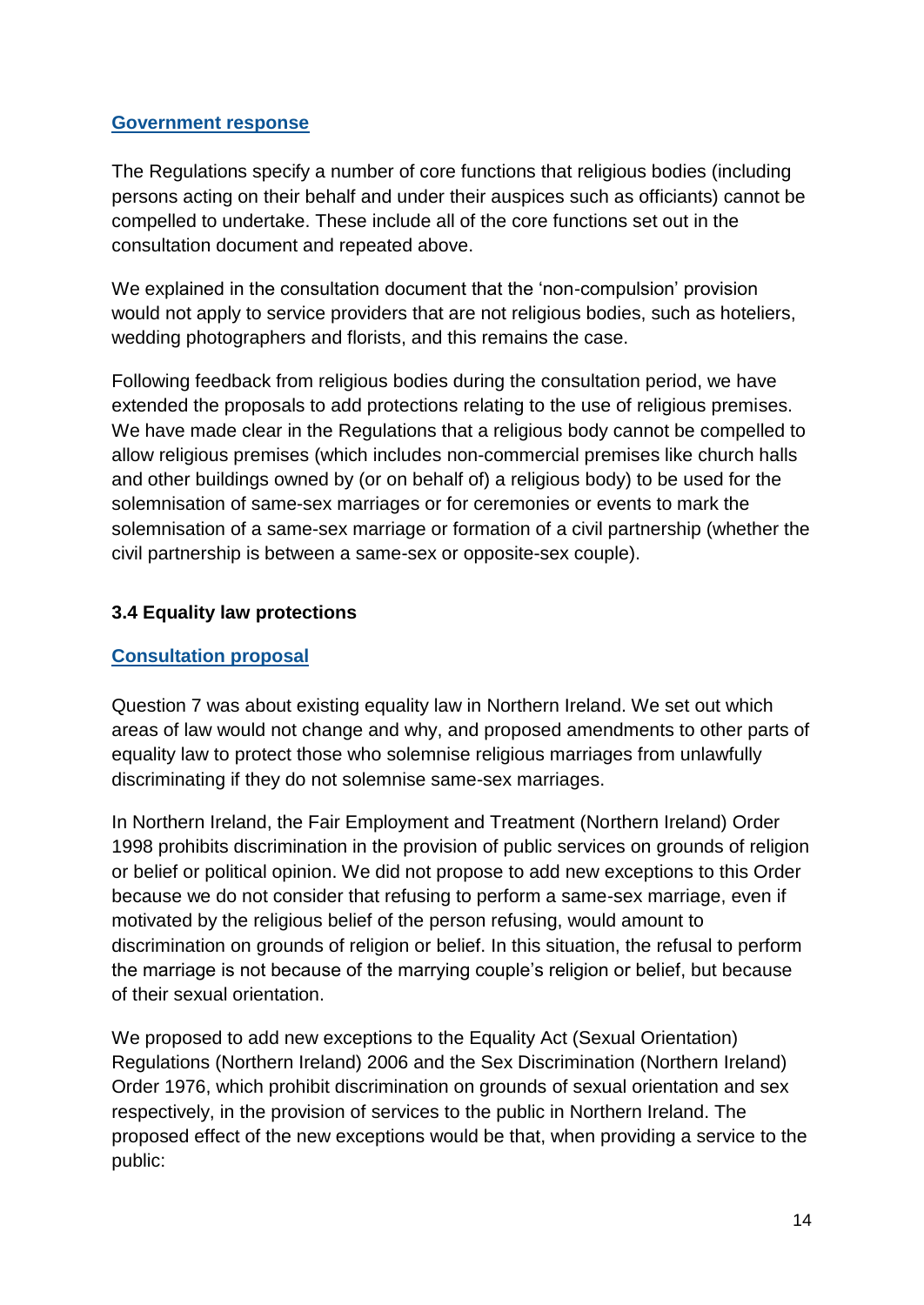- an officiant does not unlawfully discriminate by refusing to solemnise a samesex marriage.
- a religious body does not unlawfully discriminate by allowing one of its officiants to refuse to solemnise a same-sex marriage.
- a religious body does not unlawfully discriminate by refusing to allow premises owned or controlled by that body to be used to solemnise a same-sex marriage.
- a person (or a group of persons) does not unlawfully discriminate by refusing to allow premises owned or controlled by the person (or the group) on behalf of a religious body to be used to solemnise a same-sex marriage.

In all these cases, the exceptions would only apply where the reason for the refusal is that the marriage is between two persons of the same sex.

*Question 7: Do you agree that the existing protections plus the exceptions we are proposing to the Equality Act (Sexual Orientation) Regulations (Northern Ireland) 2006 and the Sex Discrimination (Northern Ireland) Order 1976 cover the services a religious body or person acting on its behalf might provide to the public in connection with same-sex marriage?* 

## **Consultation feedback**

3647 individuals and 153 organisations responded to this question. Of those, **92% of individuals and 95% of organisations agreed with our proposal.** Of those who disagreed with our proposals, the most frequent response was that this amounted to discrimination against same-sex couples or that there shouldn't be protections for religious bodies. The second most frequent response was that protections should be widened to include business and service providers. The third most cited reason was general opposition to same-sex marriage. Other reasons included concerns that nonreligious organisations would try to use the exemption inappropriately, and that the religious protections should be stronger. The latter included a desire to see exceptions applicable to discrimination on grounds of all protected characteristics, because the similar exceptions in the Equality Act 2010 (which applies in Great Britain) are not all expressly limited to particular protected characteristics.

### **Government response**

In Great Britain, the Equality Act 2010 applies to all nine protected characteristics. This means that the exceptions added to the Equality Act 2010 for same-sex marriage did not need to spell out which of the protected characteristics were at issue. As the exceptions only apply where the refusal to solemnise the marriage is because it is a same-sex marriage, it is clear that the exceptions will only in fact apply to discrimination on grounds of sexual orientation. In Northern Ireland there is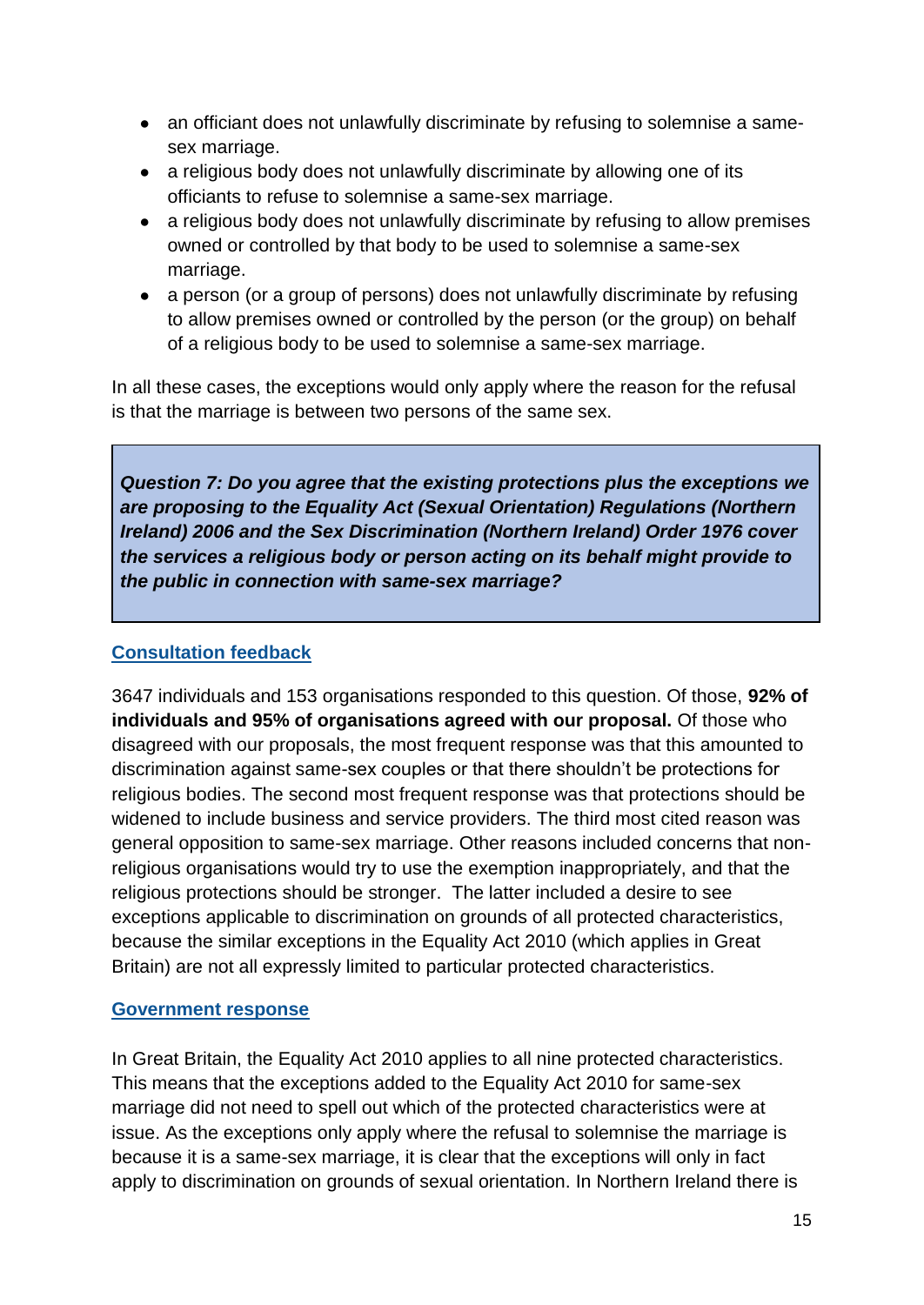no single piece of equality legislation but instead a number of different enactments prohibit discrimination on grounds of different protected characteristics. This means that in Northern Ireland, it is necessary to spell out which protected characteristic is at issue.

As part of the consultation exercise, we have reviewed the proposed exceptions and have concluded that it is not necessary to provide exceptions in the Sex Discrimination (Northern Ireland) Order 1976. This is because refusing to provide a marriage because it is between two people of the same sex (whilst providing marriages between opposite-sex couples) will be sex discrimination only if the religious body treats female same-sex couples and male same-sex couples differently, not if the religious body does not want to offer same-sex marriage at all<sup>1</sup>.

If we did provide same-sex marriage exceptions in the Sex Discrimination Order, it could have two unwanted consequences:

- it could allow religious bodies to treat male same-sex couples differently to female same-sex couples, which is not the intention; and
- it could (wrongly) suggest that refusing to marry same-sex couples is to be treated as sex discrimination.

For the same reasons, we are also revoking the exceptions added to the Sex Discrimination Order by the 2019 Regulations, as they are no longer needed.<sup>2</sup>

Although we do not intend to provide exceptions applicable to sex discrimination or discrimination on grounds of religion or belief, it is worth noting that the noncompulsion protections detailed above provide an additional level of protection. The non-compulsion protections mean that religious bodies and those acting on their behalf or under their auspices cannot be compelled (including by a discrimination claim) to perform same-sex marriages or any of the other activities protected from compulsion.

However, we still consider that we need to provide the proposed exceptions applicable to potential sexual orientation discrimination. Accordingly, the Regulations amend an existing exception in the Equality Act (Sexual Orientation) Regulations (Northern Ireland) 2006 so that a non-commercial religious organisation or minister (which includes an officiant) can impose sexual orientation restrictions in connection with the solemnisation of a marriage.

<sup>-</sup><sup>1</sup> *Advocate General for Scotland v MacDonald; Pearce v Mayfield Secondary School Governing Body* [2003] UKHL 34.

<sup>2</sup> See regulation 133 of the Marriage (Same-sex Couples) and Civil Partnership (Oppositesex Couples) (Northern Ireland) Regulations 2019, which amended the Sex Discrimination (Northern Ireland) Order 1976.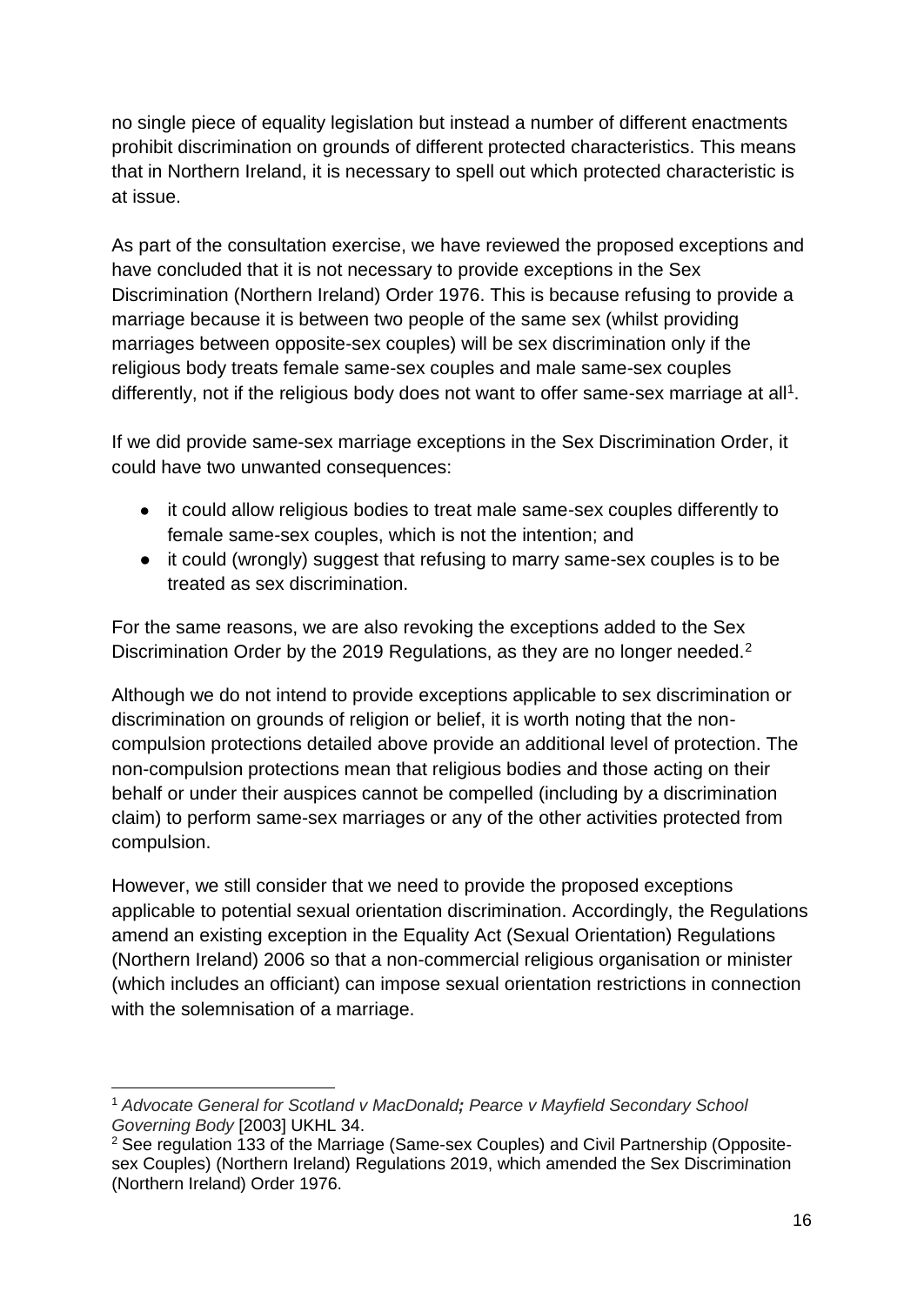As we stated in the consultation document, these exceptions will only apply to officiants, religious bodies and persons acting on their behalf or under their auspices. This means that the exceptions will not apply to other service providers, including hoteliers, florists and wedding photographers. This is consistent with existing equality law in Northern Ireland, which already provides specific sexual orientation exceptions for religious organisations, but not other service providers. We consider that applying the equality protections to religious bodies by building on the existing exceptions applicable to religious organisations in the Sexual Orientation (Northern Ireland) Regulations is the correct approach.

### **3.5 Ministers and chaplains in secular organisations**

The last section of the consultation asked whether the proposals were also appropriate for ministers or chaplains working in secular organisations. Finally, it asked those responding on behalf of an organisation if they intended to give consent to solemnise same-sex marriages. We have separated the responses in this section into two parts for clarity.

# **Consultation proposal**

Question 8 focused on the liability of secular employers who employ ministers or chaplains that refuse to solemnise same-sex marriages. Equality legislation in Northern Ireland includes provision that deems an employer or principal to be liable for discrimination caused by its employee or agent. This would mean that a secular employer (such as a university or hospital), could potentially be deemed liable for discrimination if an employee (such as a chaplain) refuses to solemnise same-sex marriages. The chaplain would not be acting unlawfully because he or she could rely on the equality exceptions set out in question 6, but the secular employer would not be able to rely on those exceptions because it is not a religious body, or a person acting on behalf of such a body (including an officiant).

We proposed that the employer would not be deemed to have acted unlawfully solely because of the employee's conduct. But where the employer has itself acted in a discriminatory way, the employer would still be liable. This might be the case, for example, where a hospital refused to allow an alternative officiant, willing and authorised to conduct same-sex marriages, to do so.

*Question 8: Do you agree that the proposed protections (set out in sections 1.6, 1.7, 1.8 and 1.9) relating to consent, non-compulsion and equality law exceptions are appropriate for ministers/chaplains working in secular organisations?*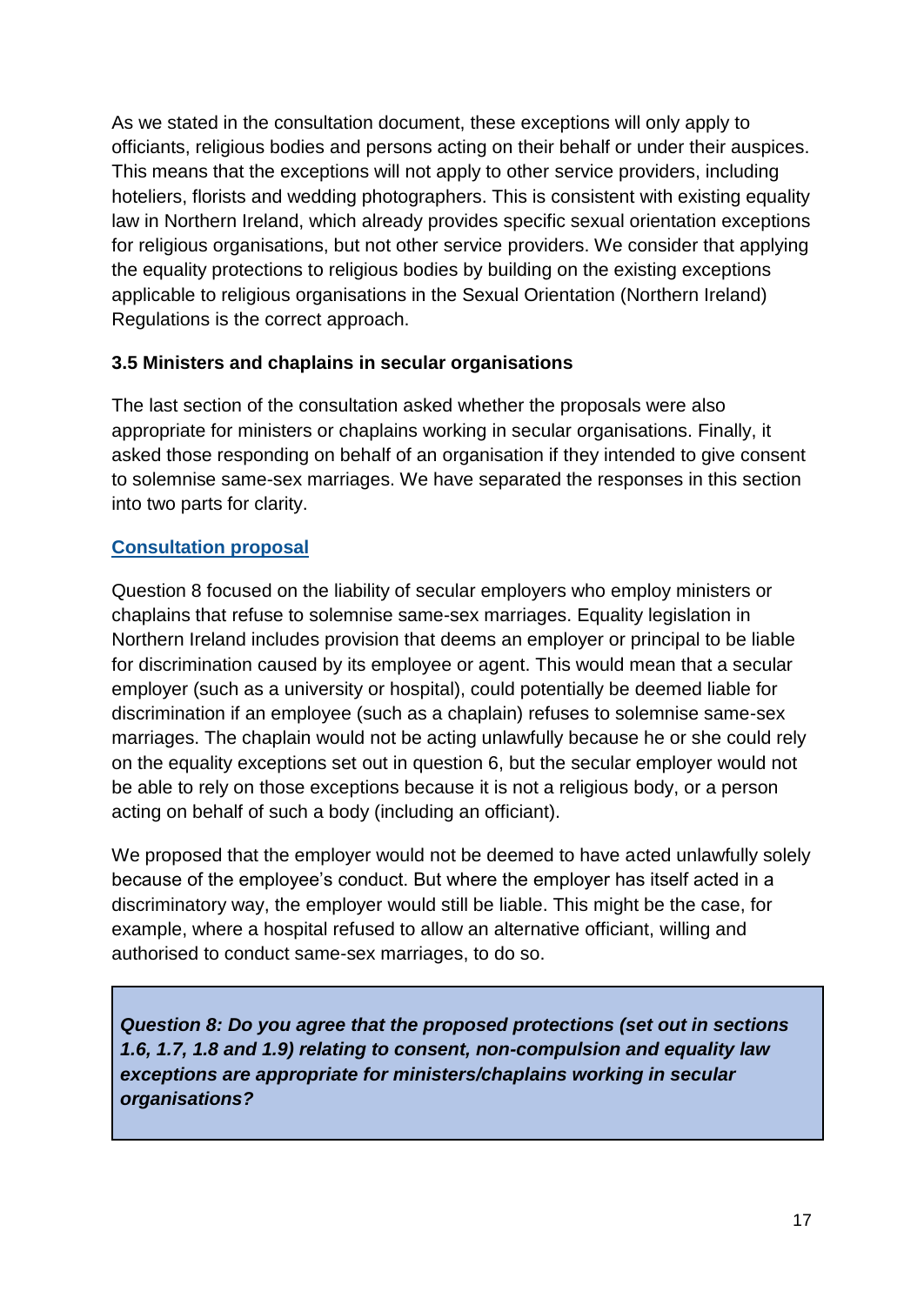# **Consultation feedback**

3627 individuals and 149 organisations responded to this question. Of those, **95% of individuals and 99% of organisations agreed with our proposals.** Of those who disagreed with our proposal, the majority were concerned with potential for discrimination against same-sex couples, or that couples would have fewer options to marry in their faith. Other concerns included general opposition to same-sex marriage, that the protections did not go far enough, and others were concerned that a secular organisation would not have access to another officiant to marry a samesex couple in the event an officiant employed by them refuses.

#### **Government response**

As with all the other proposals in this consultation, the vast majority of respondents agreed with our proposals. Therefore, we have set out the protections for chaplains in the Regulations as detailed above, and protections for their employer, only if the employer has not acted unlawfully.

#### **Consultation proposal**

We asked those respondents who were completing the consultation on behalf of a religious body in Northern Ireland, if they would choose to give consent to solemnise same-sex marriages. We asked this question to estimate how many religious bodies would be likely to opt in to conduct same-sex marriages*.*

*Question 9: If you represent a religious body in Northern Ireland, would you choose to give consent to solemnise same-sex marriages*

### **Consultation feedback**

Of the 125 organisations that responded to this question, **12** indicated that they were responding on behalf of a religious body and **would** give consent to solemnise same-sex marriages. However, we also received a number of responses to this question from individuals who did not appear to be official representatives of a religious organisation. Therefore, the information gathered through this question is not reliable in estimating *overall* interest.

#### **Government response**

The General Register Office for Northern Ireland (GRONI) will provide further information on how religious officiants can be nominated to solemnise same-sex